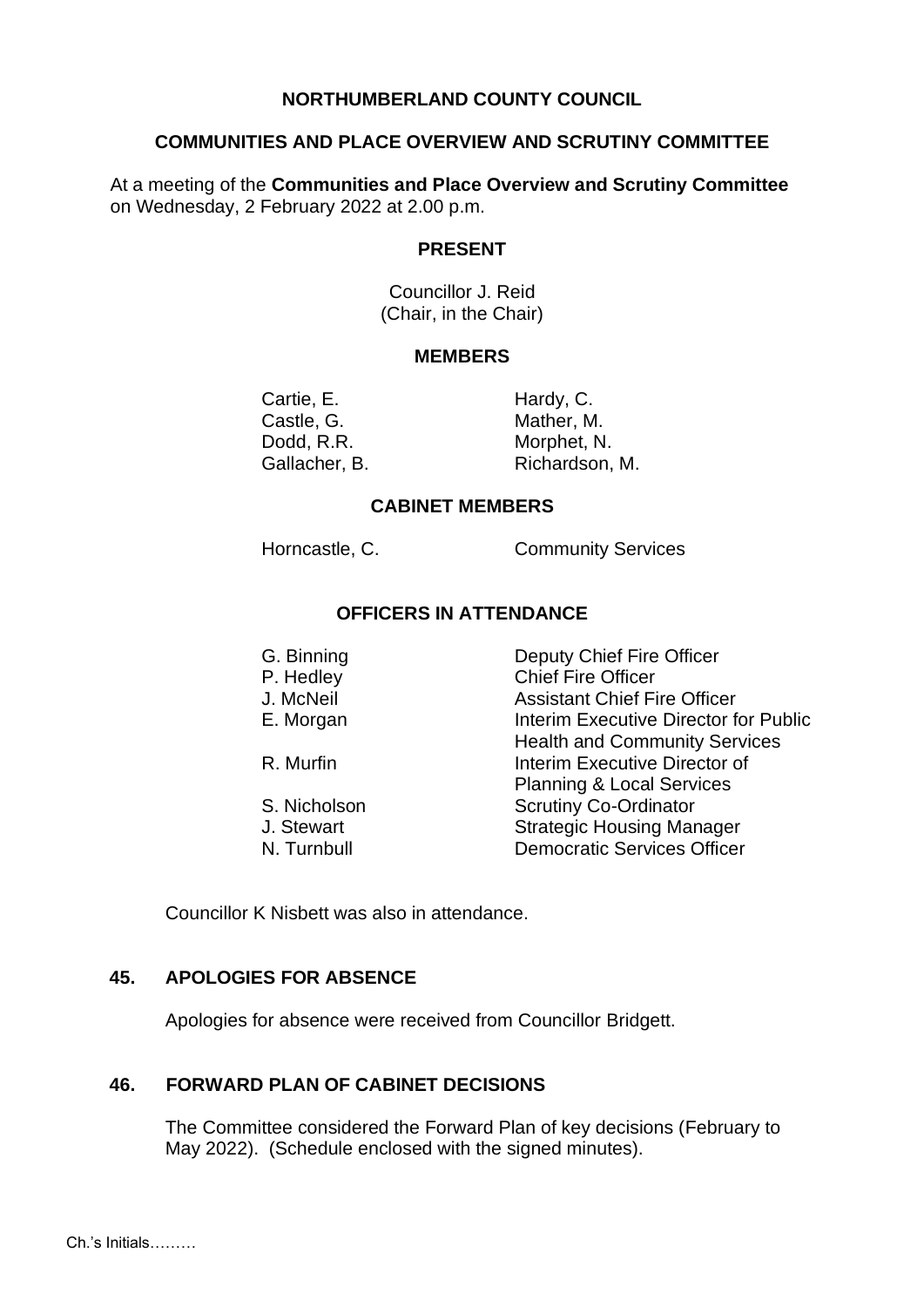In answer to a question, the Chair explained that an update on the Leisure Review – Phase 1 would be included as part of the Active Northumberland Update at a future meeting.

**RESOLVED** that the report be noted.

# **47. SCRUTINY OF CABINET REPORT**

The Committee were advised that the following report would be considered by the Cabinet on 8 February 2022. Members were requested to comment on the proposals in the report.

# **47.1 Northumberland Fire and Rescue Service: Community Risk Management Plan 2022-26 Consultation**

The report raised awareness of the consultation and the background to the development of the NFRS Community Risk Management Plan 2022-26. (A copy of the report is enclosed with the signed minutes.)

Paul Hedley, the Chief Fire Officer referred to the presentation that had been given to all five Local Area Council's the previous month and explained that all fire and rescue authorities were required to produce a Community Risk Management Plan which must:

- reflect up to date risk analyses;
- demonstrate how prevention, protection and response activities would best be used to prevent and mitigate the impact of identified risks on its communities;
- outline required service delivery outcomes including the allocation of resources;

The plan provided information to explain the risk analysis process and the 10 most frequently attended incidents in the previous 5 years. Over 93% of attendances were attributable to these incident types.

Officers believed the plan built on previous iterations of the document and provided more detail about the risk management process. Feedback was sought from residents, interested parties and identified stakeholders on the draft plan and whether there were any gaps. The consultation was open from 5 January to 16 February 2022 and available on numerous platforms including the county council's website, the new bespoke Fire and Rescue Service website and social media platforms, advertised through press and published media and publicly accessible meetings.

The CRMP was not a static document but would evolve and be subject to an annual review of performance, an assessment of the priorities and risk analysis of incident types and emerging risks which should give assurance on the risks and action required to address them.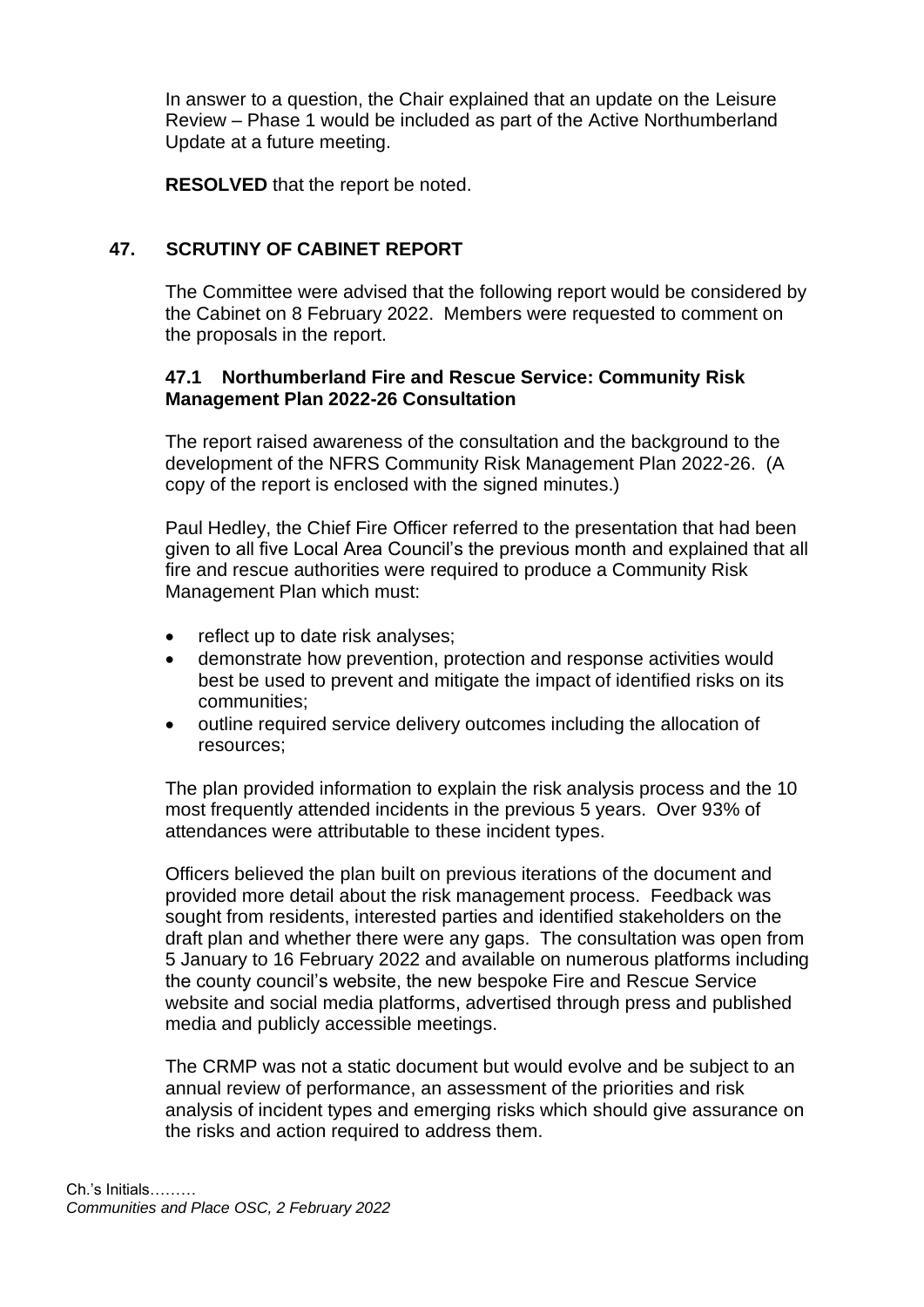Reference was made to the 6 priorities identified within the plan. During 2022/23 a review would be undertaken of operating models and service delivery to ensure that risks arising from British Volt and the Ashington, Blyth and Tyne Rail Line to ensure there was service capacity, training and equipment to respond effectively to those new risks.

Councillors and members of the public were encouraged to respond to the consultation on the plan which was in a draft form and would be shaped by the feedback.

Comments from the committee and responses from the Chief Fire Officer(s) were as follows:

- Officers were liaising with the Climate Change Team to ensure that the information from the Met Office in the Flooding and Water Rescue section on page 23 was accurate.
- Members expressed their support for the Northumberland Fire and Rescue Service and the very clear report and CRMP.
- To date, 30 responses had been received during the CRMP consultation which included 4 elected members, some neighbouring fire and rescue services and the majority from residents.
- The first year of the CRMP, which proposed a review of operating models and service delivery, was not contentious and therefore unlikely to generate a large number of consultation responses unlike past proposals.
- Group leaders were requested to encourage participation by members. Other members were of the view that they had participated in the consultation process at the Local Area Council meetings and did not feel that they needed to provide a separate response as they were supportive pf the plan.
- Best practice and external advice had recommended inclusion of the demographic data.
- Experience following the recent severe storms had highlighted the problems caused by lack of power which had impacted on mobile technology masts, particularly in rural areas. It was queried whether information could be released in the future via a local radio station. Lack of communication was to be included within the Storm Arwen Review and officers hoped that outcomes would build in additional resilience including the capability and increasing capacity of satellite communication.
- An update would be provided to the committee on consultation responses and changes made to the CRMP.

Councillor Horncastle, Portfolio Holder for Community Services, which included responsibility for the Fire and Rescue Service, commented on the comprehensive nature of the plan and the action being taken to safeguard residents from the identified risks. He complimented officers on the Community Risk Management Plan and encouraged everyone to view the new dedicated website at [www.northumberlandfireandrescue.gov.uk](http://www.northumberlandfireandrescue.gov.uk/) as it was a valuable tool.

**RESOLVED** that the report be received and that the comments be noted.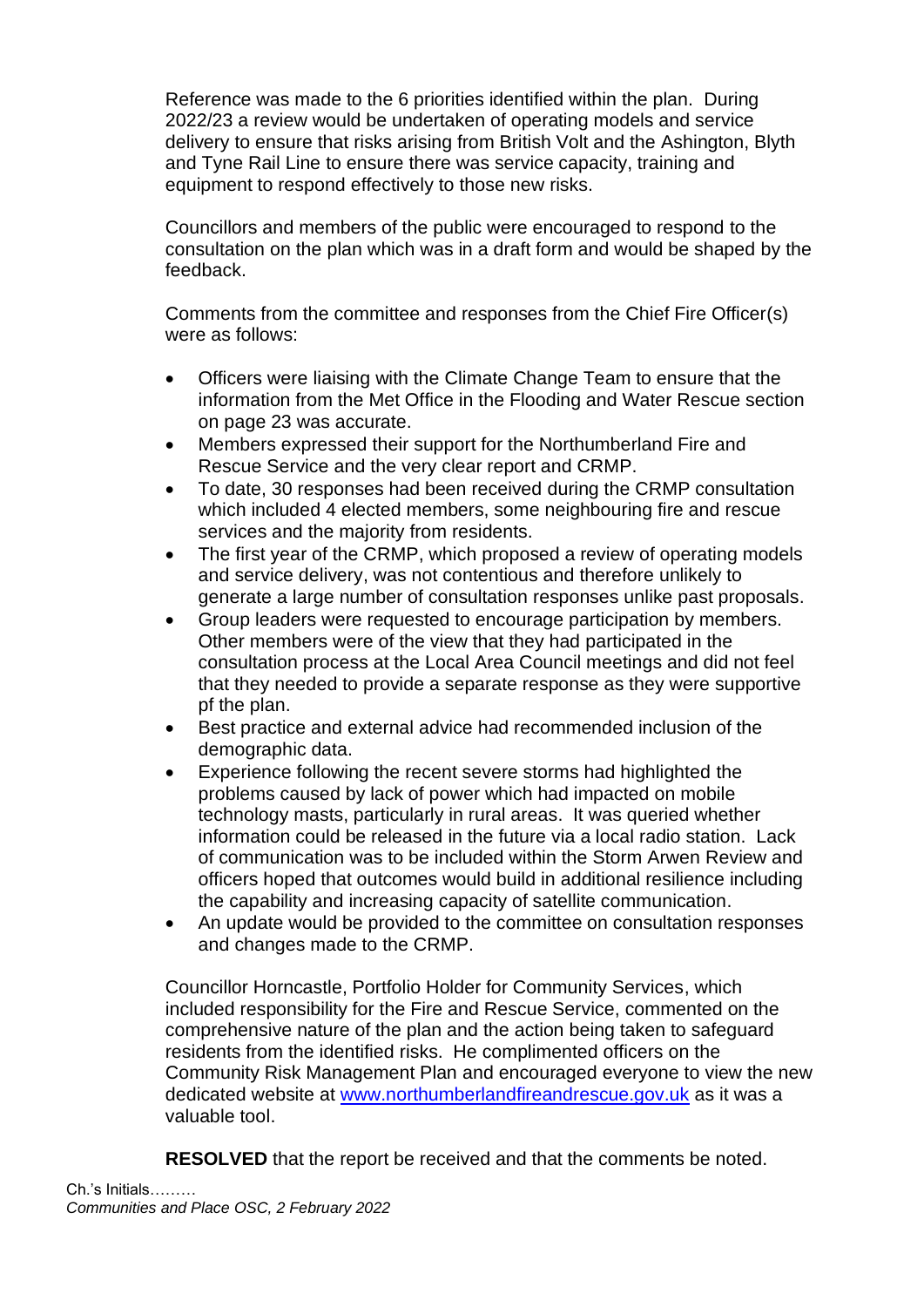# **48. OVERVIEW AND SCRUTINY REPORT**

### **48.1 Update on Her Majesty's Inspectorate of Constabulary and Fire and Rescue Services (HMICFRS) Round 2 Inspection report into Northumberland Fire and Rescue Service (NFRS)**

The report provided an update on the findings of Her Majesty's Inspectorate of Constabulary and Fire and Rescue Services (HMICFRS) following the publication of the second inspection report into Northumberland Fire and Rescue Service (NFRS) on 15 December 2021. (A copy of the report is enclosed with the signed minutes.)

Paul Hedley, Chief Fire Officer, introduced his colleagues also in attendance: Graeme Binning, Deputy Chief Fire Officer, and Jim McNeil, Assistant Chief Fire Officer, both of whom had been actively involved in the action plan, inspection and review of the service.

He explained that whilst the findings of the second inspection were that NFRS continued to Require Improvement, the narrative was much more positive and balanced than the report in 2019. He reported that the inspection had been brought forward by 6 months, which had impacted on preparation time and there had been a loss of activity against the first action plan due to a change in the ways of working due to the Covid-19. The latter had resulted in delivery of different service model which had supported the Council and Northumberland Communities Together's response to the pandemic.

The Committee were informed that the Lead HM inspector had acknowledged that there had been 'significant improvements since the last inspection in 2019' and that NFRS was 'an improving service'.

Additional investment in 2020 had enabled the capacity and resource issues to be addressed and the significant efficiencies target had been removed.

Jim McNeil, Assistant Chief Officer provided a synopsis of actions taken in response to the Cause of Concern (CoC) and plans for the future. A detailed explanation was provided of the 2-tiered safeguarding arrangements for those firefighters who provided dual on call / wholetime contracts, by Fire Control and Duty Managers to continually adjust rotas and start times, if required. He gave assurance that the 3 aspects raised in the CoC had been addressed. Furthermore, dual contractors enabled the service to maximise appliance availability and would only be used as an interim solution until the on-call recruitment strategy increased resilience of the service to provide 24-hour cover, 365 days per year. 3 on-call courses would be held in the next 6 months, the first of which was starting the following week. Variation of contracts and a reduced number of hours were assisting recruitment.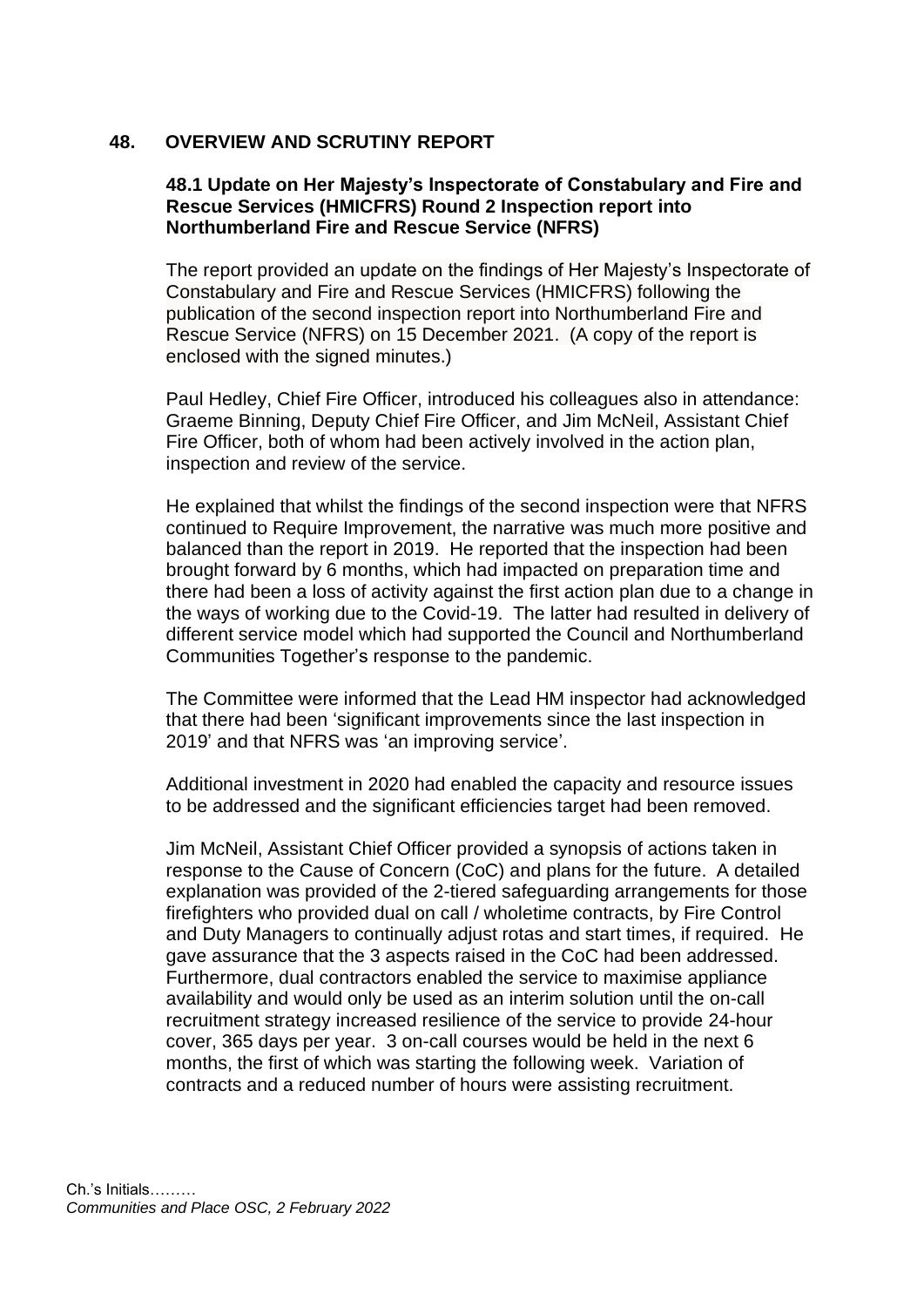The HMI provided an opportunity for an independent review and benchmarking of the service and the 25 areas identified for improvement were issues that were at various stages of being addressed.

Graeme Binning the Deputy Chief Fire Officer confirmed that following his appointment, every system, process and department had been subject to review including strategic planning and performance as well as collaboration and partnerships. The Integrated Risk Management Plan had been extended and a performance and assurance framework developed. Monthly meetings and oversight of core measures and service measures were then provided at a quarterly Strategic Performance Board. Assurance was then provided to the Service Leadership Team on the corporate health of the organisation which allowed emerging risks to be monitored and the flexing of resource, finance or external support where required. The service was under continuous review and officers were optimistic regarding the future.

Comments from the committee and responses from the Chief Fire Officer(s) were as follows:

- Clarification was provided regarding the adjustment of start times for those on dual contracts if called out for less than an hour or an accumulation of several incidents via monitoring of incident summary sheets. The safeguarding review monitored both day and night shifts. Duty managers were responsible for confirming start times and arranging cover, if required.
- Results from the previous analysis, identified that 80% of incidents were under one hour duration and was evenly split between whole time and on call incidents.
- They aspired to provide 100% availability across all appliances, operating with a 4% variation to enable recruitment and retention. Some appliances had 98-98.5% availability and the recruitment strategy would be focussing on cover at those fire stations via flexibility of contracts.

Members gained assurance from the officers' presentation and information contained within the report.

Councillor Horncastle, Portfolio Holder for Community Services, was confident that the service was moving in the right direction and had full confidence in the officers and service.

**RESOLVED** that the contents of the report be noted.

### **48.2 Empty Homes in Northumberland**

The report provided an overview regarding the issue of empty homes in the county, the measures the Council were undertaking to bring them into use and the challenges that this represented. (A copy of the report is enclosed with the signed minutes.)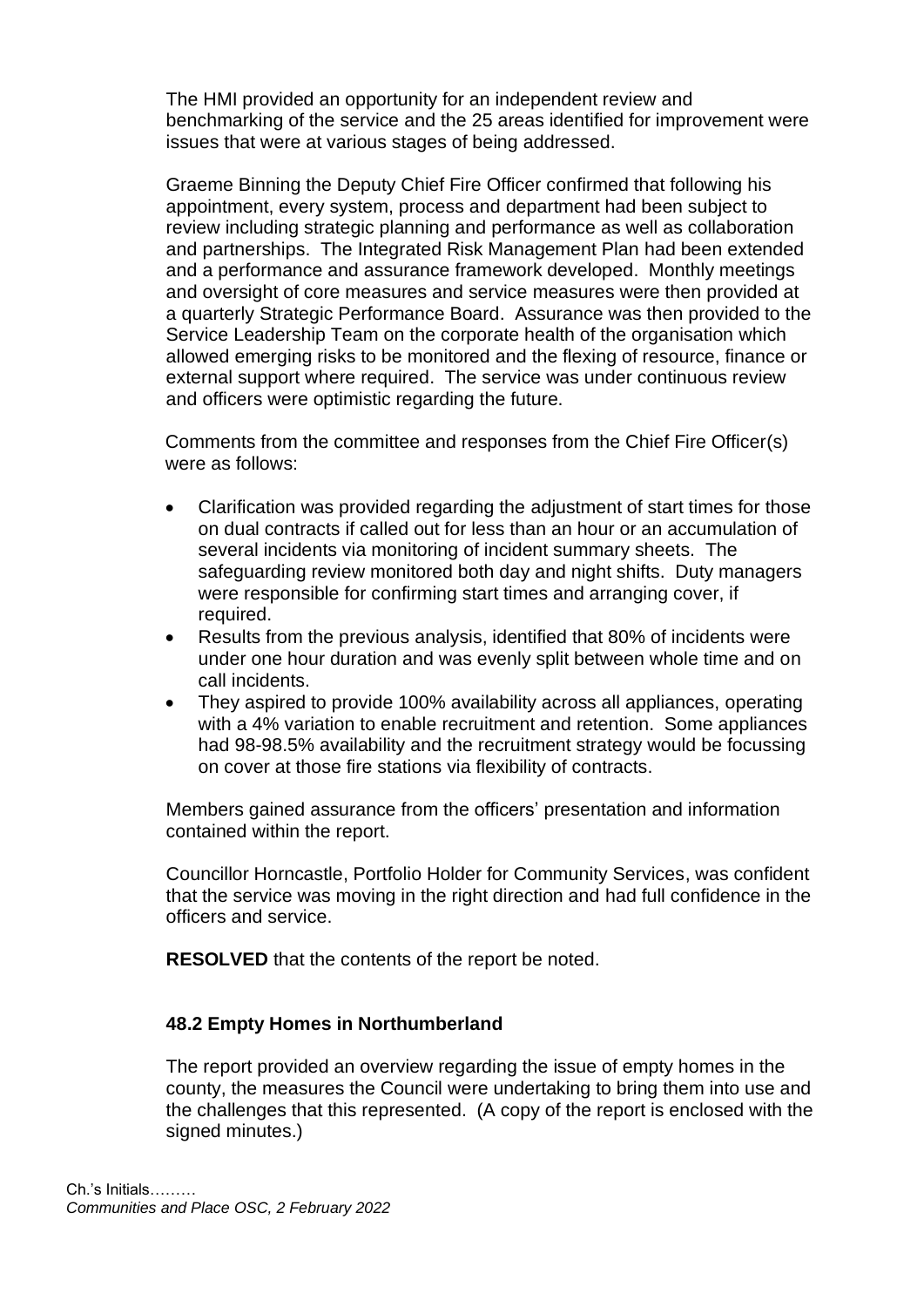Elizabeth Morgan, Interim Executive Director for Public Health and Community Services, and Julie Stewart, Strategic Housing Manager, gave a brief outline of the work that had been taking place around empty homes. The following information was highlighted:

- Comparison of data provided by the Department for Levelling Up, Housing and Communities showed that 1.35% of properties eligible for Council Tax in Northumberland were empty which compared with the national average of 1.93%.
- There had been a slight increase in the number of long-term empty properties from 1,985 at 5.11.2019 to 2,070 at the present time.
- The highest number of empty properties were mainly located in urban areas, Ashington and Blyth. There had been a significant reduction in Ponteland and new areas of concern in Alnwick and Amble.
- The Private Sector Housing Team comprised 4 officers and worked closely with colleagues in Environmental Health, Environmental Protection and Planning and had brought 800 properties back into use in the last 5 years. Most had arisen as a result of negotiation with owners and some use of other initiatives such as Empty Dwelling Management Orders. A brief explanation of the complicated and lengthy process was provided. 15 properties were currently being managed for a 7-year period.
- Purchase and Repair had enabled acquisition of 12 properties with funding from Homes England, unfortunately this funding was no longer available.
- An updated Property Accreditation Scheme would be launched in the near future.
- It was acknowledged that some long-term empty properties were a cause for concern for neighbours. They were mostly uninhabitable or where no owner could be identified following the death of the previous proprietor. An Empty Homes Working Group had been formed to consider these difficult properties and comprised colleagues from Housing Services, Environmental Health, Environmental Protection, Legal, Planning and Building Control. Their combined powers were used to address these dwellings. They had a budget of £50,000 and focussed on a small number of these properties due to the complexity of the issues.
- A Housing review was considering the most effective use of resources to target problematic areas.
- Case studies had been included to provide examples of the complexity of the process.

The following issues were raised by members:

- A review undertaken by the Family and Children's Services OSC approximately 10 years ago had considered the limited legislative powers available; many properties empty then remained empty now.
- Empty properties in some wards attracted crime and anti-social behaviour which was having a significant detrimental impact on the health of neighbours. They were frustrated that the process could not be speeded up.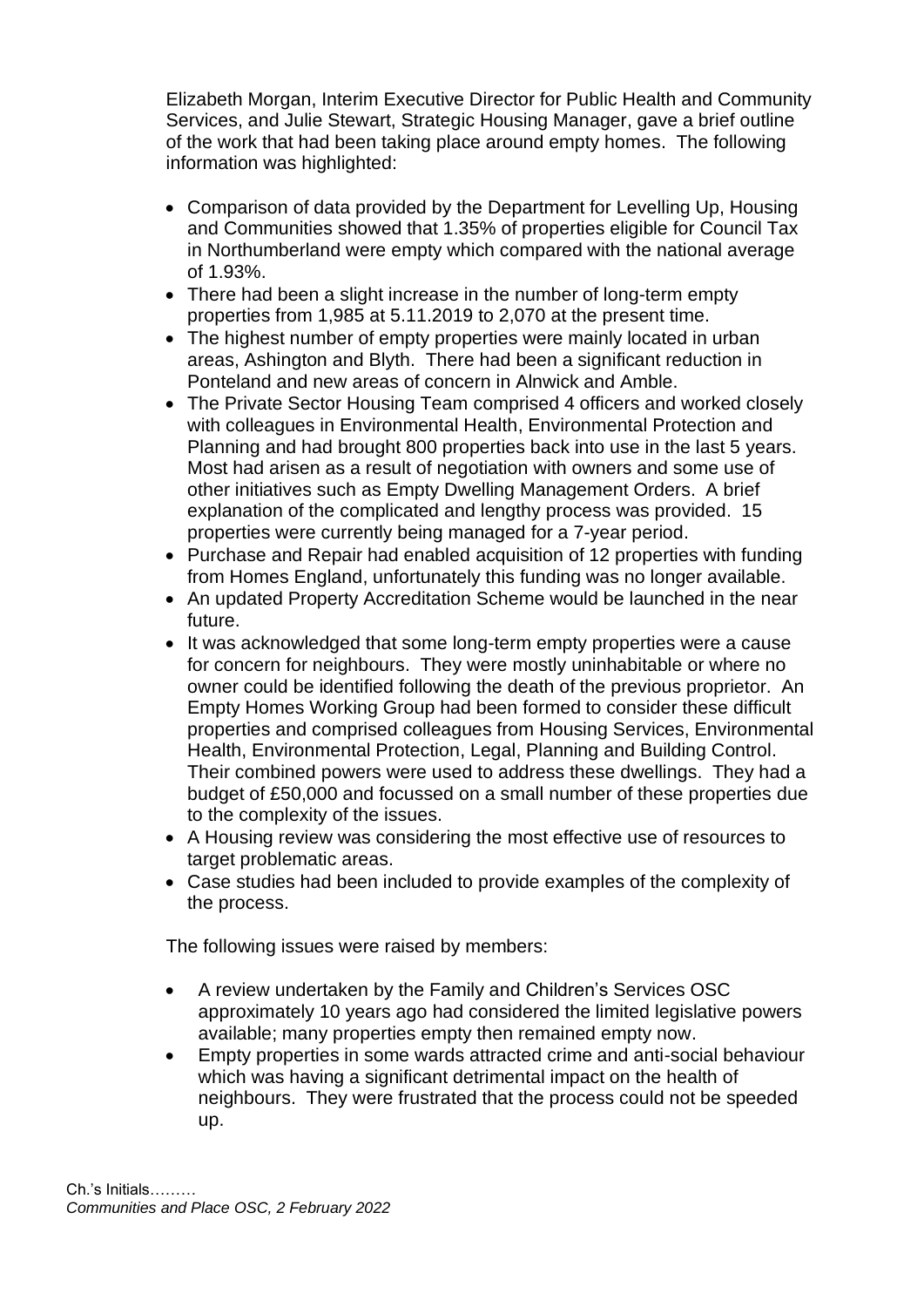- Properties whose condition was so poor and were uninhabitable were not subject to a Council Tax charge and therefore there was no debt which could be used as a leverage for court action.
- There was demonstrable need for a dedicated Empty Homes Team.
- A review of delegations for Private Sector Housing Officers were being carried out to see if they could support inspections normally undertaken by Environmental Health and Environmental Protection.
- A comprehensive review was needed of some areas, such as Cowpen Quay, where there were a lot of absent landlords, properties in poor condition and fly tipping. Housing was aware of the regeneration programme in Blyth and were party to some of the discussions. A report on the potential for Selective Licensing in these areas was in the process of being finalised, funding sought and would be of assistance in that area. Unfortunately, due to the small size of the team, there was not enough capacity for a dedicated resource for that area.
- It was suggested that more of the long-term problem properties needed to be addressed rather than those that were easily solved as well as a review of certain areas. More enforcement was needed with stronger penalties. The team also needed to be given sufficient resource to address the issue an area at a time.
- The Landlord Accreditation Scheme sought to improve property standards to support tenant's health and well-being. These were voluntary and less successfully when landlords did not engage with the process. Enforcement powers generally sat within Environmental Protection and Environmental Health and the relevant teams were proactive and issued notices where this was appropriate and took actions where it could be recharged.
- It was acknowledged that the issue was a significant challenge, there were limited resources and needed all parties to work together.
- Funding opportunities for Purchase and Repair had ended. However, the Housing Delivery Team considered the potential to repurchase former Right to Buy properties where it was possible to bring them back under housing stock, where the condition and cost of bringing the property into a lettable condition, were viable.

Members supported the work of the Housing Team who they acknowledged had limited resources.

**RESOLVED** that the content of the report be noted.

# **48.3 Northumberland Infrastructure Funding Statement**

The report explained the purpose of an Infrastructure Funding Statement (IFS) and summarised what was reported for the year 2020 / 2021. (A copy of the report is enclosed with the signed minutes.)

Rob Murfin, Interim Executive Director of Planning and Local Services, explained that this was the second statement to be produced which reported on developer contributions via Section 106 agreements. The statement, which was submitted to the Department of Levelling Up, Housing and Communities,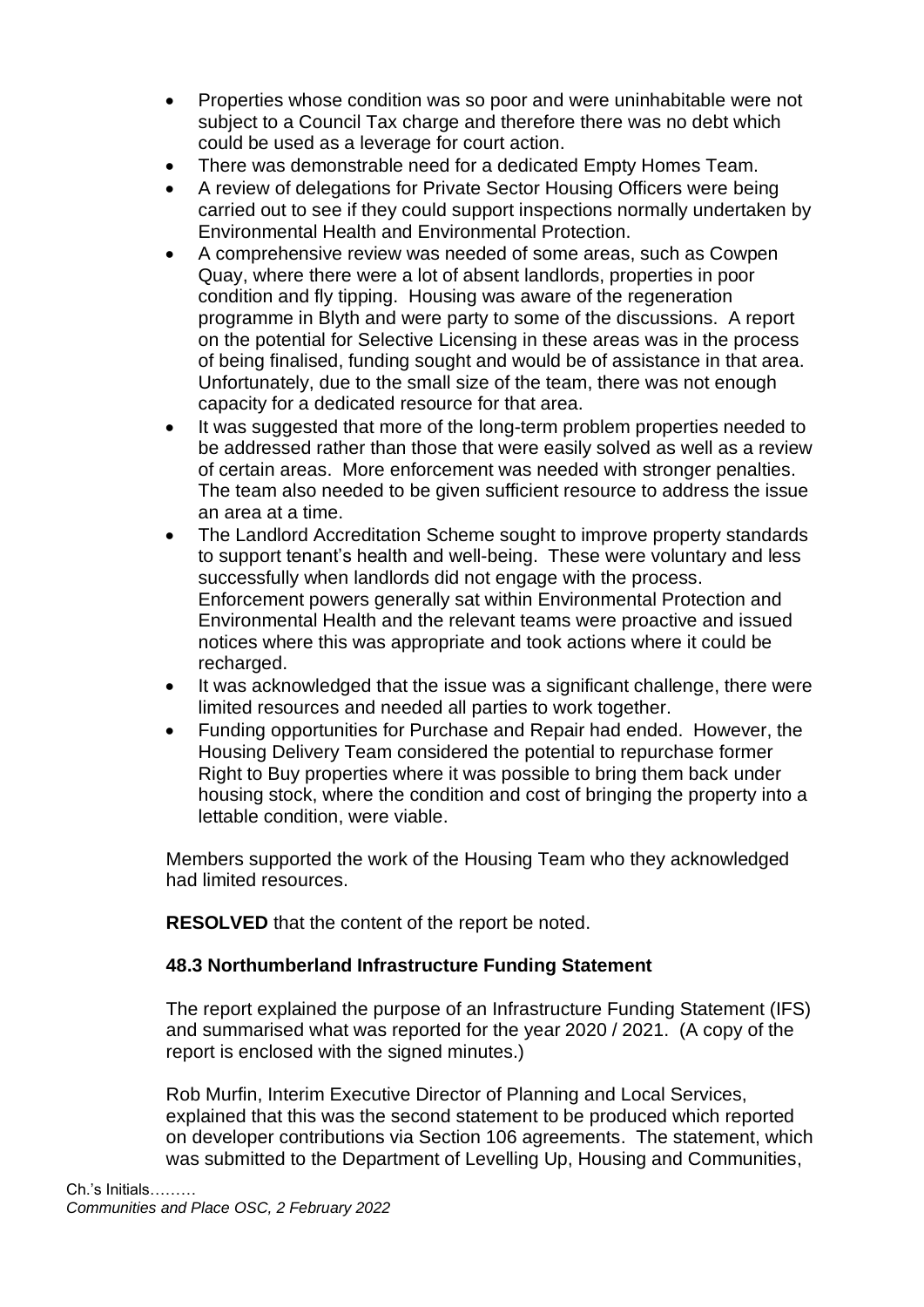ensured transparency and accountability of contributions which were critical in delivering much needed affordable housing, necessary infrastructure and mitigation measures.

During 2020/21 the following figures were reported:

- The total amount of money to be provided under any planning obligations entered was £5,628,195.06.
- The total amount of money received from planning obligations was £1,568,156.24 3.
- 328 affordable homes had been agreed along with 175 school places.
- £1,117,970 had been secured by s278 Highway agreements for highway improvement works.
- The total amount of money from planning obligations allocated towards infrastructure and mitigation was £2,834,401.29.
- The total amount of money retained at the end of the reported year was £7,699,318.41.

Figures were broadly similar to the previous year with the exception of money received, which was approximately £700,000 lower. This was thought to be due to a decline in the number housing development commencements and completions, most likely due to the pandemic and delayed receipt of developer contributions.

Not only was the statement about a submission of information, but also to raise awareness about the process. Positive feedback had been received on the statement which was described as an 'excellent document, very clear and informative'. Members of the public could also provide feedback on how it could be improved in future years. The emerging Northumberland Local Plan would provide new policies against which planning obligations were secured and planning reform which might introduce a Community Infrastructure Levy.

It was suggested that it would be beneficial for the data to be provided to each Local Area Council.

Members were supportive that the recording system had been improved to ensure that all monies were collected. They commented that:

- They were in favour of localism so that the community that was most affected by the adverse impacts of a development, also benefitted.
- There should be flexibility in the use of developer contributions in that if circumstances changed between the planning and implementation, use of the funds should not be rigidly adhered to if this resulted in subsidisation of a bus service which was not used.
- Whether funds should be allocated within a shorter period, e.g. three years. The Interim Executive Director of Planning and Local Services suggested that a longer period was more beneficial as it might take the amalgamation of funds from several schemes to be able to fund improvements to education or healthcare.